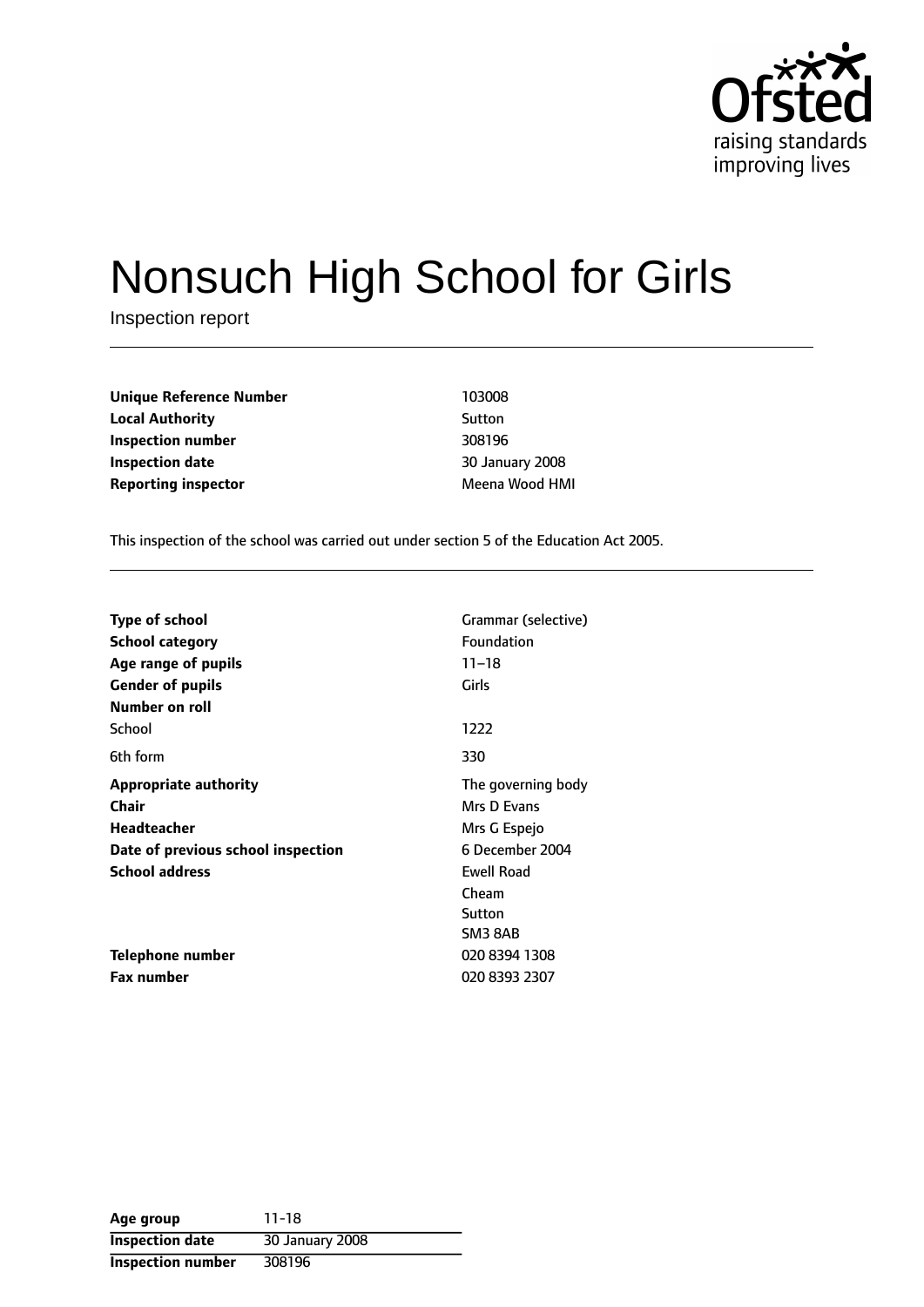.

© Crown copyright 2008

#### Website: www.ofsted.gov.uk

This document may be reproduced in whole or in part for non-commercial educational purposes, provided that the information quoted is reproduced without adaptation and the source and date of publication are stated.

Further copies of this report are obtainable from the school. Under the Education Act 2005, the school must provide a copy of this report free of charge to certain categories of people. A charge not exceeding the full cost of reproduction may be made for any other copies supplied.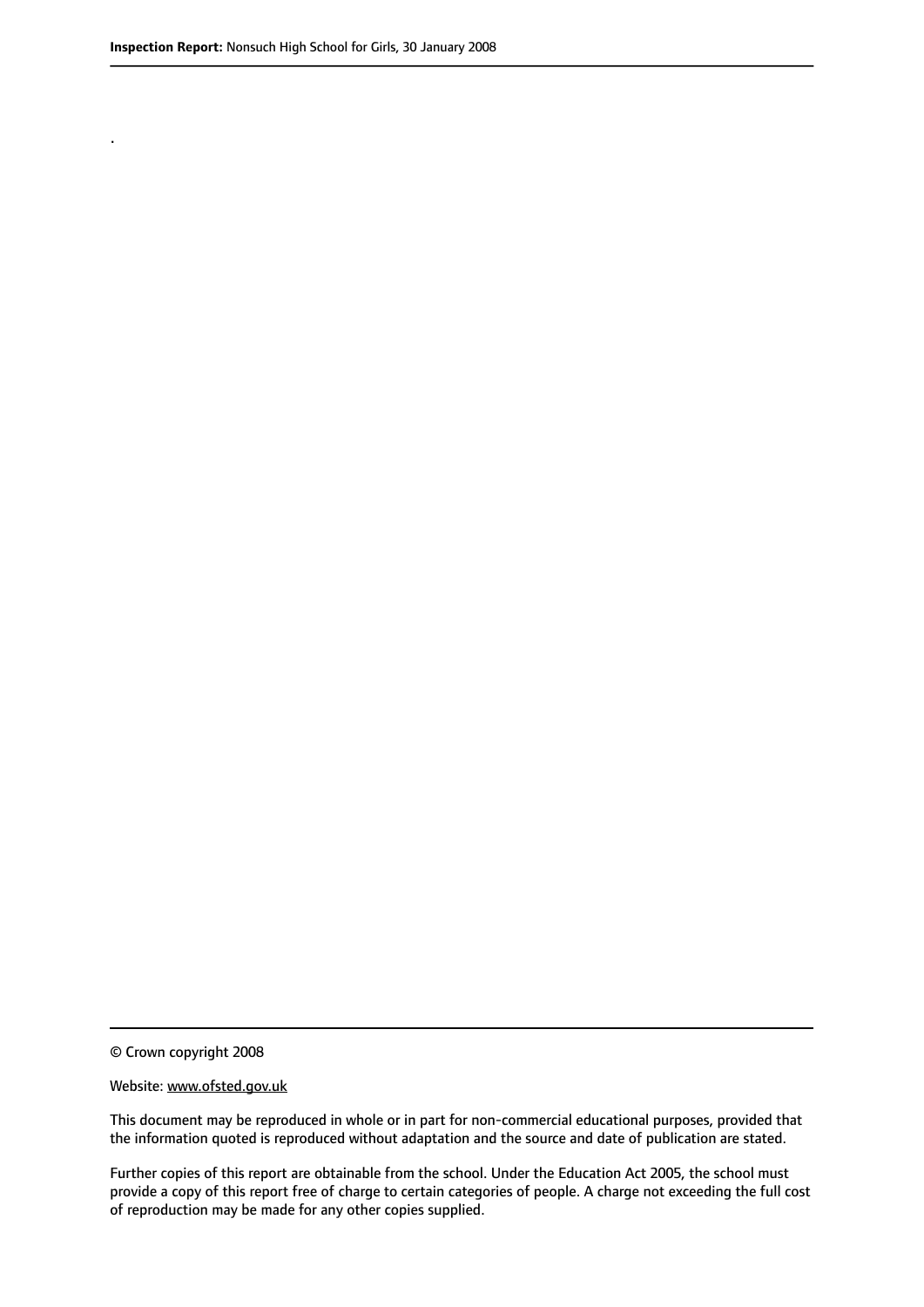# **Introduction**

The inspection was carried out by one of Her Majesty's Inspectors and an Additional Inspector who evaluated the overall effectiveness of the school, and investigated students' progress and standards, the quality of teaching and learning, care, guidance and support and the curriculum, in the main school and the sixth form. Other aspects of the school's work were not investigated in detail, and inspectors found no evidence to suggest that the school's own assessments, as given in its self-evaluation, were not justified.

### **Description of the school**

Nonsuch High School for Girls is a selective grammar school and specialises in science. The school has achieved Beacon Status, Healthy School status, Sports' Mark and Education Extra awards. A very few students are eligible for free school meals. A small number of students have some form of learning difficulty or disability. An increasing number of students, significantly above the national average, are from minority ethnic groups; the largest of these are originally from the Asian sub-continent and in particular, India and are fluent in languages other than English. The student population is very stable, with very few students leaving other than on completion of their studies.

# **Key for inspection grades**

| Grade 1 | Outstanding  |
|---------|--------------|
| Grade 2 | Good         |
| Grade 3 | Satisfactory |
| Grade 4 | Inadequate   |
|         |              |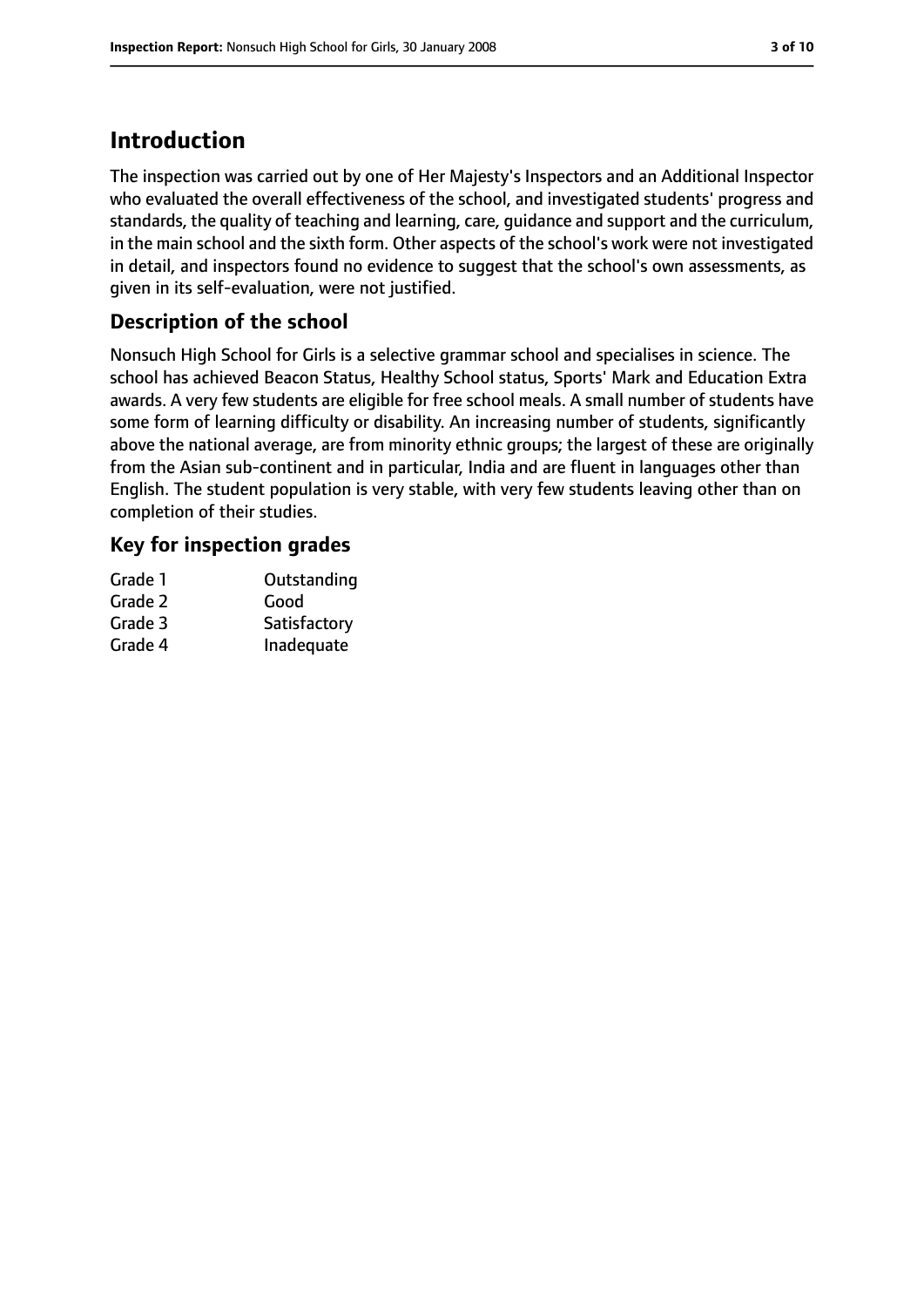# **Overall effectiveness of the school**

### **Grade: 2**

Nonsuch High School for Girls is a good school with many outstanding features. The parents and students hold the school in high esteem. Their positive views are entirely justified. One parent summed up the views of many, 'The school has an excellent atmosphere of 'friendly learning' and a strong academic and moral ethos. Both my daughters are thriving academically and socially.'

The school is a truly vibrant community where students benefit from good teaching, an excellent curriculum, and excellent care, guidance and support. This results in students making good progress, attaining very high standards and developing outstanding personal qualities and well being. The key to the school's success is providing its students with a stimulating and supportive environment that helps them develop into confident, articulate and responsible young citizens.

Students arrive in school with very high prior attainment and the majority make good progress. By the time they reach Year 9 and Year 11, standards are exceptionally high. Students' standards in Year 9 have remained consistently high in mathematics and science but in English, in Year 9 and 11, students' standards, whilst well above the national average, have not been in line with those they attain in other subjects. The school's intake of students is changing and increasing numbers of students arrive in school with relatively lower prior attainment in English and this has had an impact on the standards and the progress they make. Standards in other subject areas, including information and communication technology (ICT), are well above average. Students with learning disabilities and difficulties make good progress.

Teachers have excellent subject knowledge and a real enthusiasm for their subjects that they are keen to transmit to their students, and this motivates students to want to succeed. The students respond well, enjoy their learning, and produce high standards of work in lessons. Learning objectives shared with students along with high quality marking and good probing questions in lessons give students clear guidance on how to improve their work, even if it is already of a high standard. However, in some cases, the learning of less confident or quieter students is not checked carefully enough. In the excellent lessons, a lively approach, and varied activities mean that the work is meeting the needs of all students. In one outstanding Year 10 lesson, students clearly demonstrated what they had learnt through electing to act out the principles of nuclear fission in innovative and highly enjoyable mini presentations. Most teachers are using interactive whiteboards effectively, both to present work and to develop students' ICT skills. Students, especially those in the sixth form, make good use of the school's intranet learning materials and schemes of work to revise and catch up on work missed. The school has recently focused more in lessons on extending challenge for students of higher ability and those deemed gifted and talented. Whilst most teachers are aware of students with lower prior attainment in English, the school has not yet developed a whole school approach to supporting their needs in lessons.

The school has been especially responsive to developing a curriculum that gives outstanding support for students' academic and personal development. Students enthusiastically subscribe to a range of extra curricular activities. Choices such as Greek and astronomy, as well as musical and many sports activities all serve to enhance their learning. Increased personalisation of the timetable enables more Year 10 students to fast track GCSE examinations in subjects such as mathematics and German, with good results. The school's specialist status has increased participation in the study of sciences, especially physics and chemistry, with the school meeting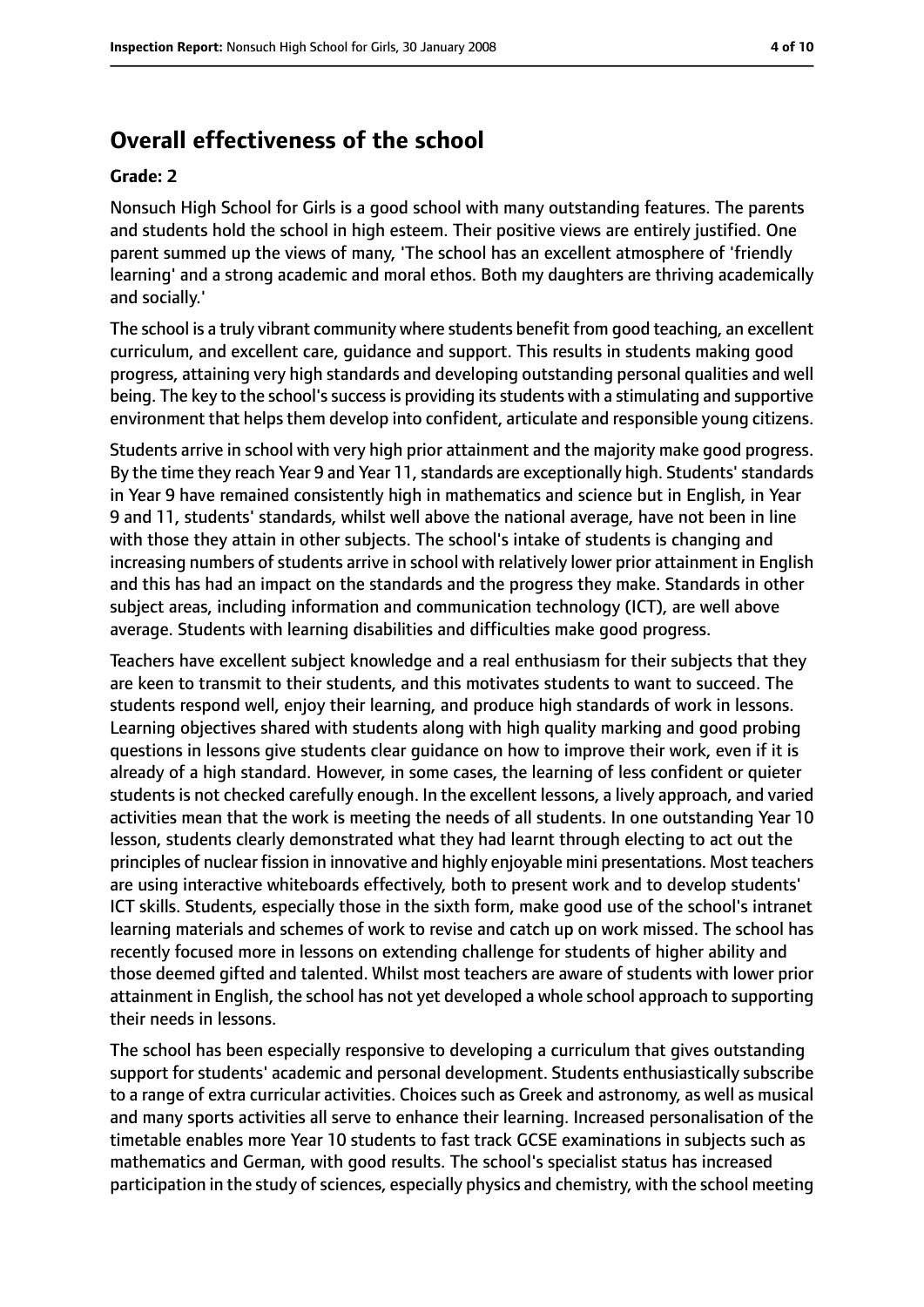its challenging targets and offering triple science. The school's science specialism has benefited students through SPLATS (Students Presenting Learning and Teaching in Science) with sixth formers working with local primary school children and through a taster programme for engineering and science. Partnership work with local schools is excellent. ICT facilities for students have improved significantly for all students. Work related learning is especially good in relation to finance capability that starts in Year 7 and work experience for Year 11 students. Not only do students develop excellent work place and higher education skills through the core subjects of mathematics, English and ICT, but they also have good opportunities in other subjects to develop team working and enterprise skills.

Academic guidance is excellent and based on a thorough knowledge of students' progress, with targets set regularly, in discussion with students and their parents. Recent changes in the way teachers discuss attainment targets with students, is helping them to achieve their potential and make even better progress. Year 9 students are well advised on their subject choices and Year 11 students are given good guidance on progression to further education and careers.The quality of pastoral care and support is excellent.

Through personal, social, health and citizenship education, students acquire a very good awareness of the issues relating to health and personal safety and know how to keep fit through sports and healthy eating. Students' spiritual, moral, social and cultural development is excellent. Attendance and behaviour are exemplary and students feel safe in school. All students make a substantial contribution to the community through fund raising and other activities and this contributes very well to local and international community cohesion. They feel that they are consulted over the running of the school and their views taken seriously.

Leadership and management are outstanding with exemplary leadership by the head teacher and her highly committed and able management team. Since the last inspection, the headteacher, through very effective teamwork, has ensured a successful focus on addressing the few areas of improvement and further consolidating the school's strengths. Consequently, the school has a strong record of accomplishment in enabling students to maintain consistently high standards in all subjects, through fostering a love of learning and enjoyment in education. Monitoring and evaluation at senior level yield a good understanding of most areas requiring improvement. Rigour in teaching observations and staff appraisal systems contribute to the ethos of continuous improvement. Development plans use challenging targets to stimulate improvement; focusing well on outcomes for students and on exploiting further the school's specialist status. The governing body are committed to close, productive working with managers in terms of finance, developing well-resourced accommodation and a stable staff base. The school is very active in seeking and acting on parents' views and has developed sound channels of communication, including a website and weekly email to parents, but is aware that these can be improved further. The school's equalities plan has a strong focus on disability, although the school is still developing its action plan on race and reporting of this to parents. The way in which the school has maintained high standards, both academically and in students' personal development, is a clear indication of its outstanding capacity for future improvement.

# **Effectiveness of the sixth form**

### **Grade: 2**

The sixth form is good with outstanding features. Progression of students from Year 11 to sixth form is very high at 90%. Students' progress is good with exceptionally high standards. A very high percentage of students take 5 AS levels and 4 A levels and a significant number gain high A/B grades in their subjects. Teaching and learning are good because teachers engage students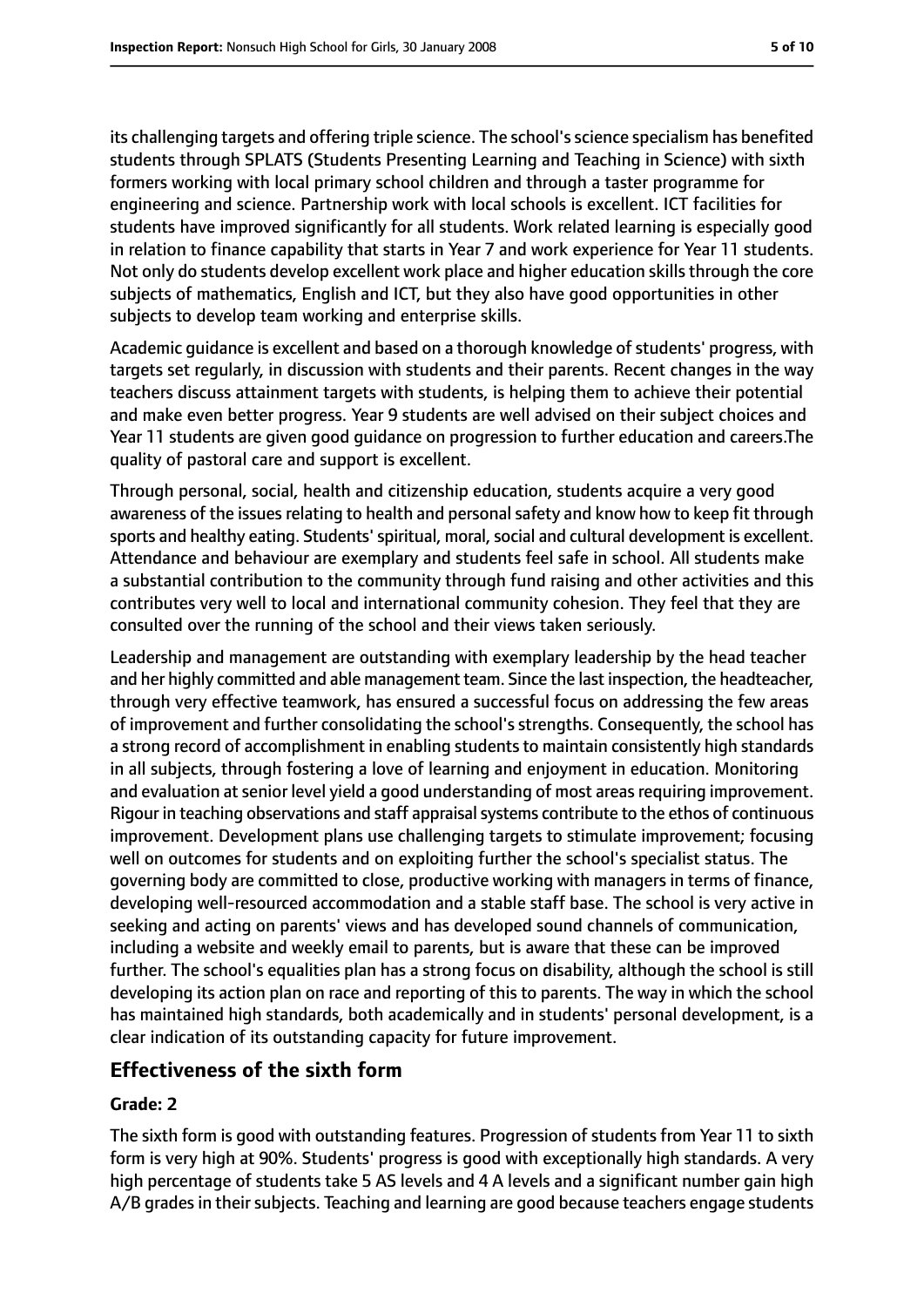in their learning and help them develop good analytical and critical thinking skills. The director of the sixth form has been highly effective in responding to students' academic needs and has replaced GCE A level general studies with a compulsory GCE A level in critical thinking. Students have high aspirations, and benefit greatly from the broad curriculum that includes twelve Additional Extension A level courses.

The recently introduced mentoring sessions have improved monitoring of students' progress through structured target setting and clearer guidance for students on how to improve on their grades. Students enormously value the guidance they receive on their UCAS applications and the school is rightly proud of its record of successful higher education destinations, especially for those students progressing to Oxbridge. Students' contribution to community cohesion within the school is commendable as a significant number are trained mentors and work with younger students and those who need greater help with English writing skills. Sixth form students are proud of their responsibilities and one summed up by saying, 'It gives me such a sense of achievement when I help a student become more confident in her lessons and her teacher tells me that she has improved her grades as a result!'

# **What the school should do to improve further**

Improve achievement and teaching and learning from good to outstanding through:

- greater targeted support for students with lower prior attainment in English
- more rigorous monitoring of progress and checking of learning in all lessons of those students who are less confident.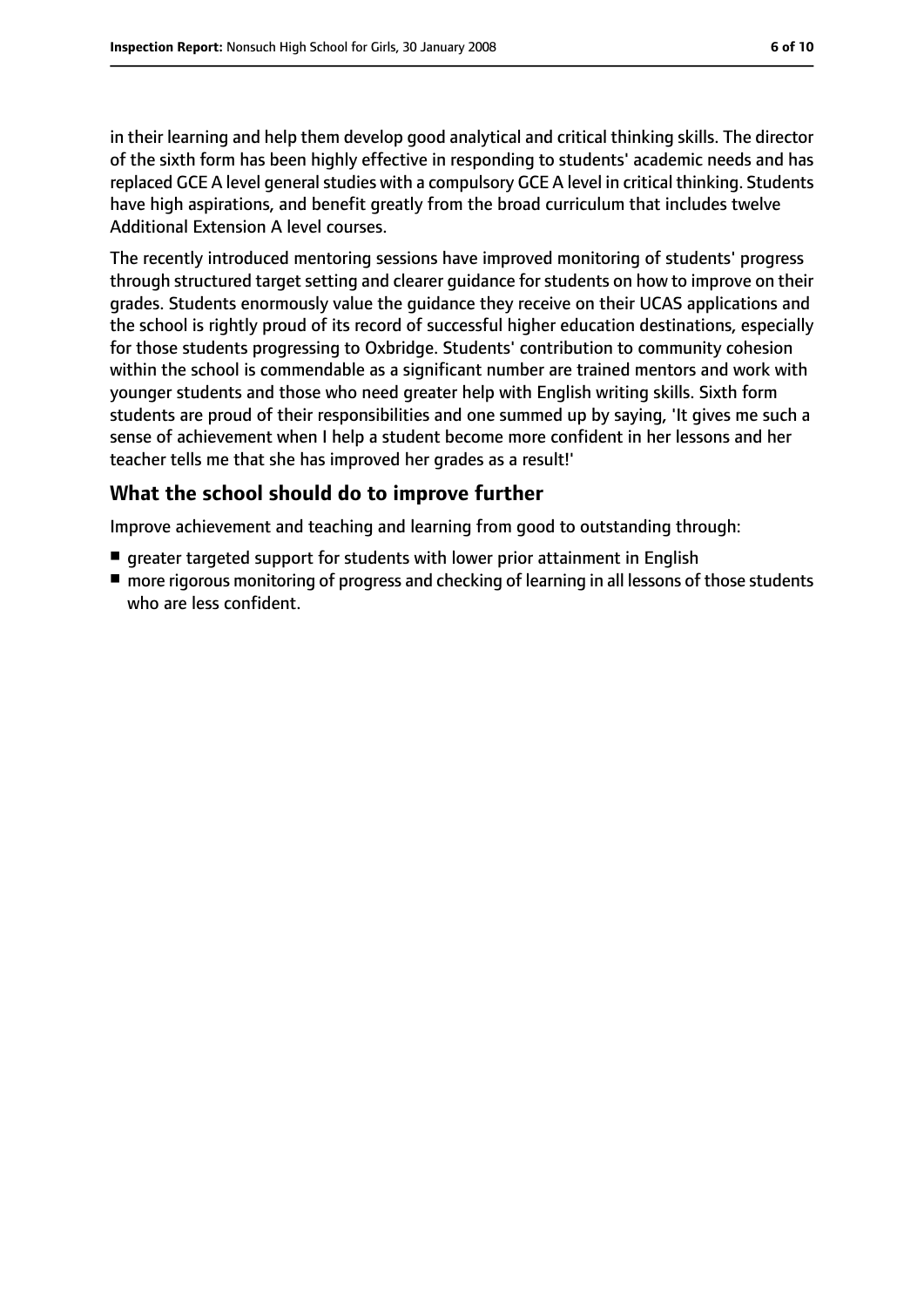**Any complaints about the inspection or the report should be made following the procedures set out in the guidance 'Complaints about school inspection', which is available from Ofsted's website: www.ofsted.gov.uk.**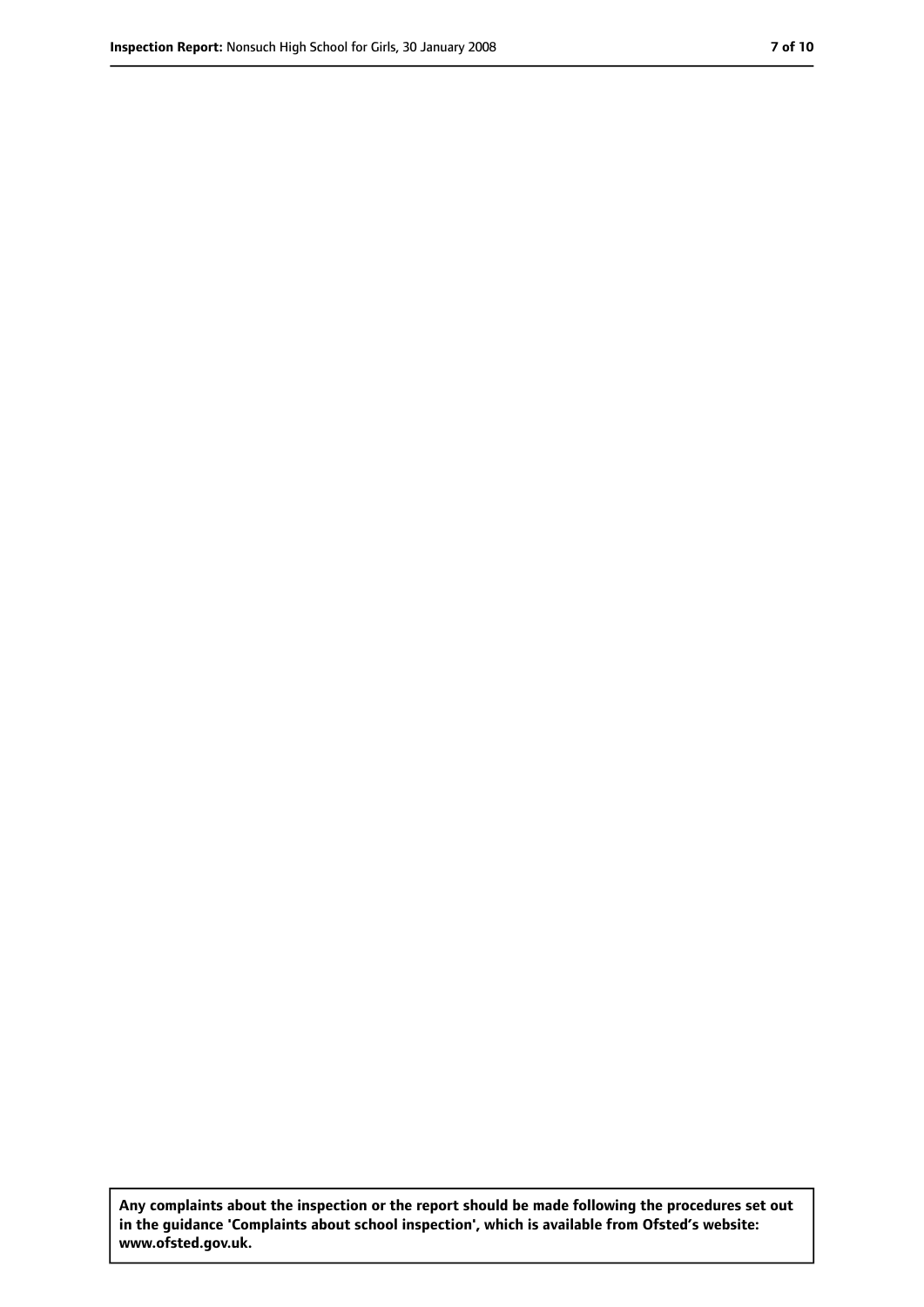### **Annex A**

# **Inspection judgements**

| Key to judgements: grade 1 is outstanding, grade 2 good, grade 3 | <b>School</b>  | $16-19$ |
|------------------------------------------------------------------|----------------|---------|
| satisfactory, and grade 4 inadequate                             | <b>Overall</b> |         |

# **Overall effectiveness**

| How effective, efficient and inclusive is the provision of<br>education, integrated care and any extended services in meeting<br>the needs of learners? |     |     |
|---------------------------------------------------------------------------------------------------------------------------------------------------------|-----|-----|
| Effective steps have been taken to promote improvement since<br>the last inspection                                                                     | Yes | Yes |
| How well does the school work in partnership with others to<br>promote learners' well-being?                                                            |     |     |
| The capacity to make any necessary improvements                                                                                                         |     |     |

### **Achievement and standards**

| How well do learners achieve?                                                                               |  |
|-------------------------------------------------------------------------------------------------------------|--|
| The standards <sup>1</sup> reached by learners                                                              |  |
| How well learners make progress, taking account of any significant<br>variations between groups of learners |  |
| How well learners with learning difficulties and disabilities make<br>progress                              |  |

### **Personal development and well-being**

| How good is the overall personal development and<br>well-being of the learners? |  |
|---------------------------------------------------------------------------------|--|
| The extent of learners' spiritual, moral, social and cultural                   |  |
| development                                                                     |  |
| The extent to which learners adopt healthy lifestyles                           |  |
| The extent to which learners adopt safe practices                               |  |
| How well learners enjoy their education                                         |  |
| The attendance of learners                                                      |  |
| The behaviour of learners                                                       |  |
| The extent to which learners make a positive contribution to                    |  |
| the community                                                                   |  |
| How well learners develop workplace and other skills that will                  |  |
| contribute to their future economic well-being                                  |  |

# **The quality of provision**

| How effective are teaching and learning in meeting the<br>full range of the learners' needs?          |  |
|-------------------------------------------------------------------------------------------------------|--|
| How well do the curriculum and other activities meet the<br>range of needs and interests of learners? |  |
| How well are learners cared for, guided and supported?                                                |  |

 $^1$  Grade 1 - Exceptionally and consistently high; Grade 2 - Generally above average with none significantly below average; Grade 3 - Broadly average to below average; Grade 4 - Exceptionally low.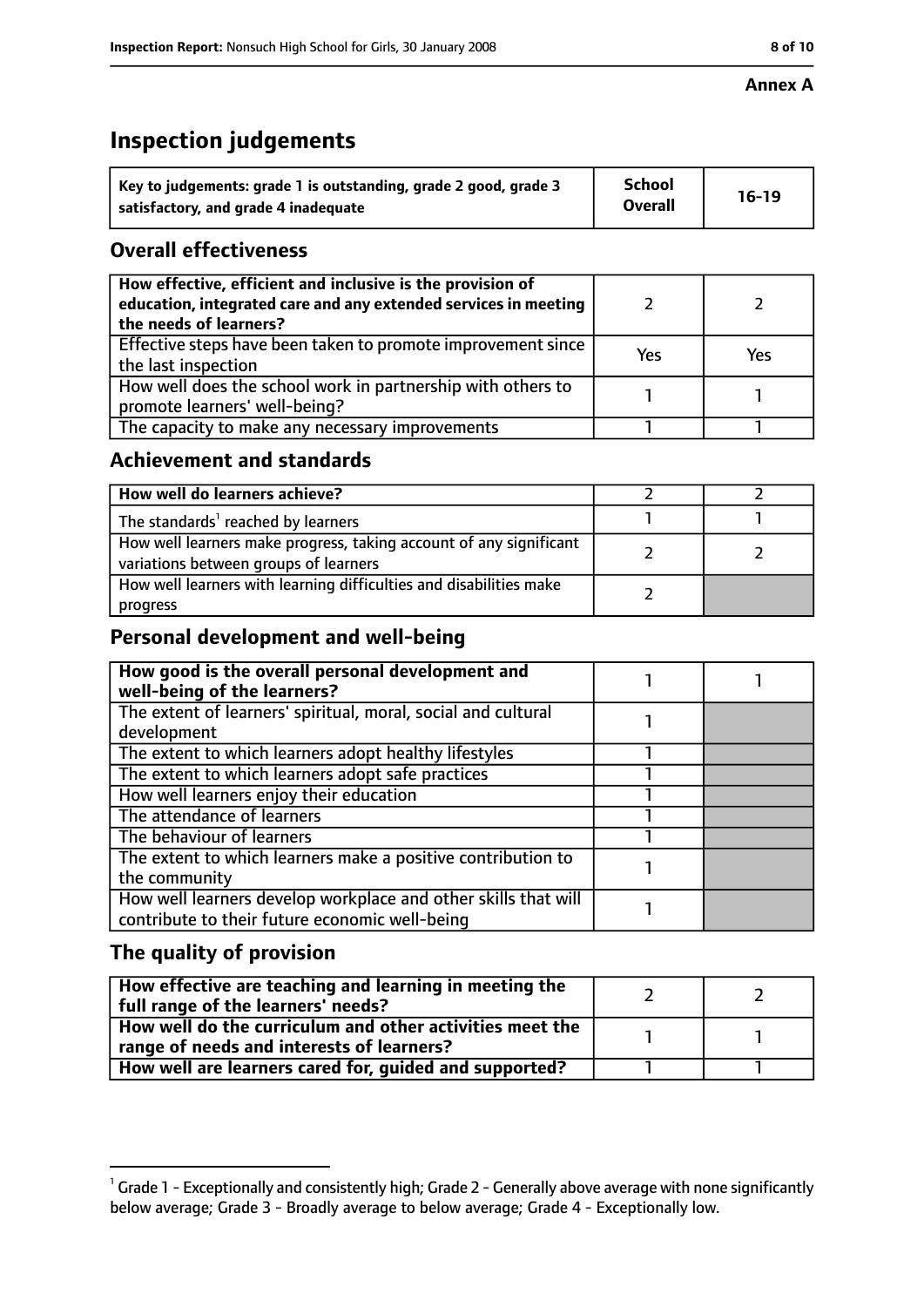### **Annex A**

# **Leadership and management**

| How effective are leadership and management in raising<br>achievement and supporting all learners?                                                 |            |     |
|----------------------------------------------------------------------------------------------------------------------------------------------------|------------|-----|
| How effectively leaders and managers at all levels set clear<br>direction leading to improvement and promote high quality of<br>care and education |            |     |
| How effectively leaders and managers use challenging targets<br>to raise standards                                                                 |            |     |
| The effectiveness of the school's self-evaluation                                                                                                  | フ          |     |
| How well equality of opportunity is promoted and discrimination<br>tackled so that all learners achieve as well as they can                        |            |     |
| How effectively and efficiently resources, including staff, are<br>deployed to achieve value for money                                             |            |     |
| The extent to which governors and other supervisory boards<br>discharge their responsibilities                                                     |            |     |
| Do procedures for safequarding learners meet current<br>qovernment requirements?                                                                   | <b>Yes</b> | Yes |
| Does this school require special measures?                                                                                                         | No         |     |
| Does this school require a notice to improve?                                                                                                      | <b>No</b>  |     |